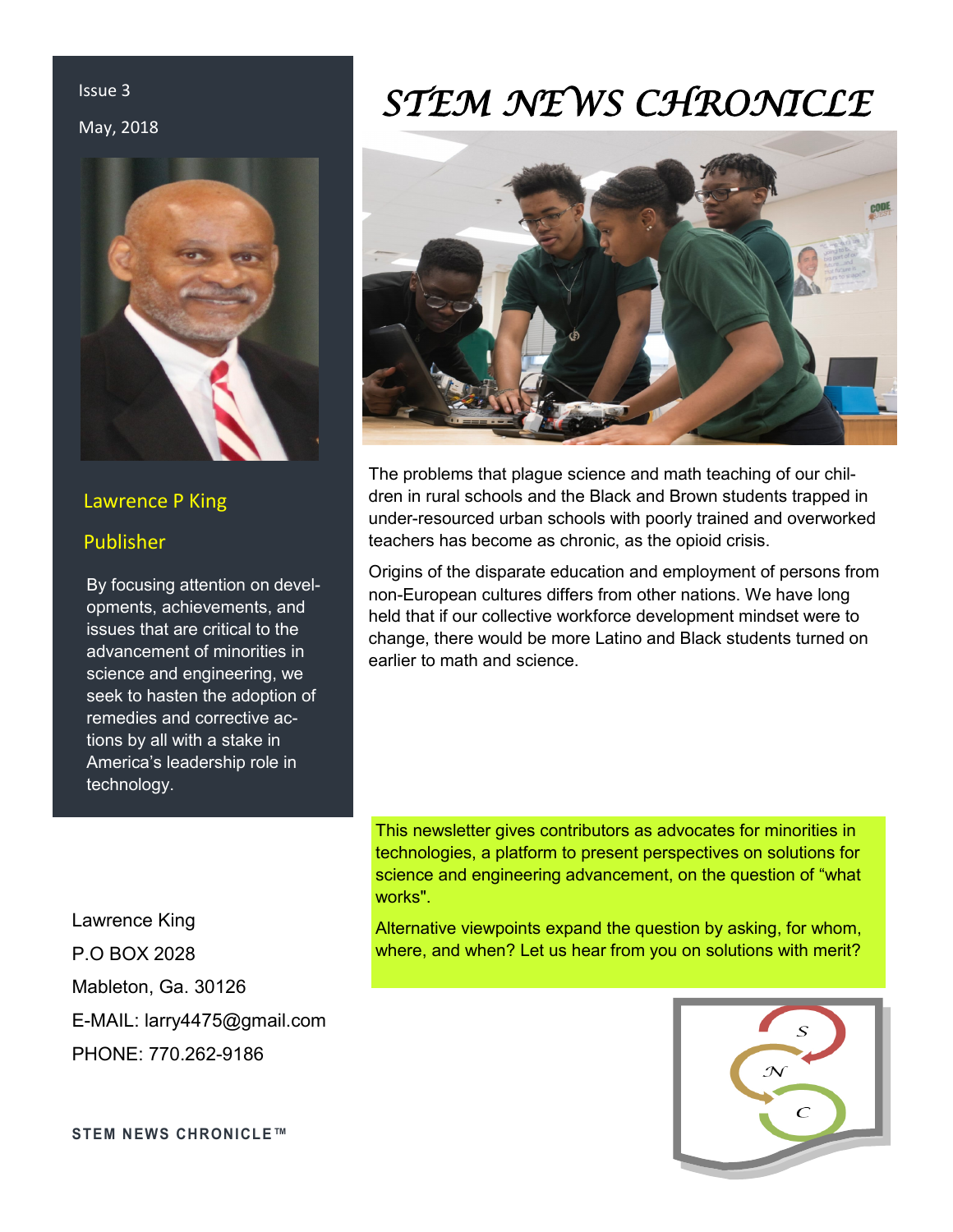The **STEM Education Coalition** is pleased to announce that the Society of Hispanic Professional Engineers, or SHPE, has joined its Leadership Council.

SHPE's vision is "a world where Hispanics are highly valued and influential as leading innovators, scientists, mathematicians, and engineers." SHPE is comprised of a network of professional and student chapters throughout the nation.

The organization is headed by CEO Raquel Tamez and Board Chair Miguel Alemany. Executive Director of the STEM Education Coalition James Brown says, "I am excited to welcome SHPE to our Leadership Council. SHPE's unique perspective on diversity in engineering enhances the voice of the Coalition tremendously. We look forward to working with Ms. Tamez and her team to advocate for policies that expand the engineering pipeline and make STEM careers and education more accessible to all."

# **Articles requested**

We want to feature African American polymer scientists who can provide his/her perspective on either of these issues.

•New development in materials

•Importance of minority and women participation

Their input will be among others of approximately 300+ words in length for an audience of technical professionals and educators promoting greater participation of African Americans in engineering and science. The articles will appear in the next STEM NEWS CHRONICLE distributed to 8,000 readers nationally.

Please share or request with your network of colleagues and request they contact me by **June 30th.**



# **A reason for More Black Technologists to Collaborate**

The good news is that the number of American teens who excel in math is increasing. The bad news is that the growing ecosystem of high school math enthusiasts lacks students of color.

The largely extracurricular world of math circles, competitions and summer camps is overwhelmingly white, Asian and Asian-American. These programs are often filled with students from well-off families, with parents who are professionals, many in technology or related fields, who see math as a key pathway of entry to increasingly selective colleges.

Many underrepresented students live in communities where access to and knowledge of such opportunities are lacking. That makes it even more difficult for many enthusiastic African American and Latino students to participate in math enrichment programs and later compete for admission to top programs in science and technology.

The singular efforts of the **NTA, NOBCChE, NSBE, BDPA**, etc. are great and worth replication. However a more significant improvement in the education of those behind us in K12 can be achieved by helping them overcome math anxiety and the perception of educators and administrators that the only place for them is the achievement gap.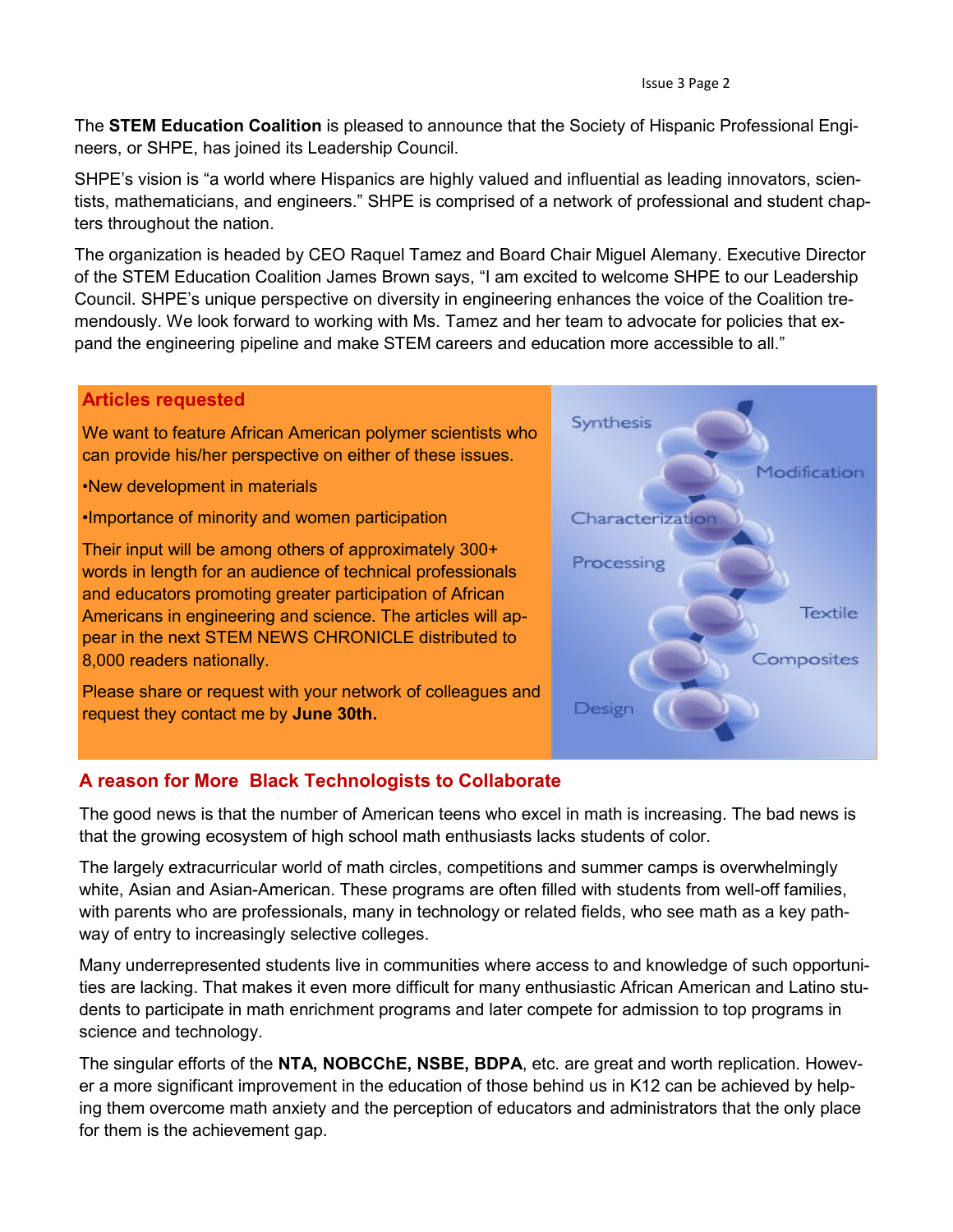# Issue 3 Page 3 **Students of Color Face Persistent Disparities in Access to Advanced STEM Courses**

By Stephen Sawchuk STEM EDUCATION COALI-TION

The proportion of students of color who take highlevel math and science courses continues to trail that of their white peers—jeopardizing those students' ability to master the knowledge they need to secure a college-preparatory diploma.

What's more, the segregation of American high schools is a factor in students' access to these types of courses. Schools that serve disproportionate numbers of black and Latino students offer fewer advanced math and science courses, such as calculus and physics, than do schools with more white students. For upper-level math coursework, it's likely that school composition has a relationship to what classes are offered: About 5,000 high schools, the data show, had high levels of Latino or black enrollment (defined here as schools with more than 75 percent black and Latino). And they offered advanced math and science at lower rates than other high schools.

# **Our Connection in Spain**

#### Hi Larry,

Here there are some comments about your Newsletter. It is just a point of view of a teacher who had spent a year teaching in the US with a J1 Visa and who loves his job:

I don't know where is the issue with the 85,000 H1B Visa applicants. Couldn't be increased the number of scientist and engineers graduated un US colleges and universities at the time of maintenance the number of Visa applicants?.

In a global world, knowledge must be global and shared. Here in Europe universities we have thousands of Asians, Africans, Americans and Australians students. Every single student will be a new focus of knowledge, like Huygens un waves propagation. The fact we have to take care of is that we need the best teachers everywhere, from pre-K to upper education.

Thank you for sharing your Newsletter.

Regards, Gonzalo Reina

### **STEM Images formed Early**

A study released by NSF conducted by Andrew Meltzoff, professor of psychology, University of Washington and Andrei Cimpian, associate professor of psychology, New York University conclude that children acquire stereotypes about STEM at surprisingly early ages. The conclusions addressed gender influences and not racial.

These stereotypes matter because they are internalized by children and influence children's own developing self-concepts. The researchers say, "children's beliefs about STEM are malleable, and the right interventions at the



BA7636 [RM] C www.vir

right time hold promise for sparking early interest and engagement with STEM."

Now this is not a revelation since those with experience with increasing the participation of persons of color in STEM have historically documented how stereotypes and lack of role models heavily influence decisions and perceptions of Latino and African American children concerning a career as an engineer or scientist.